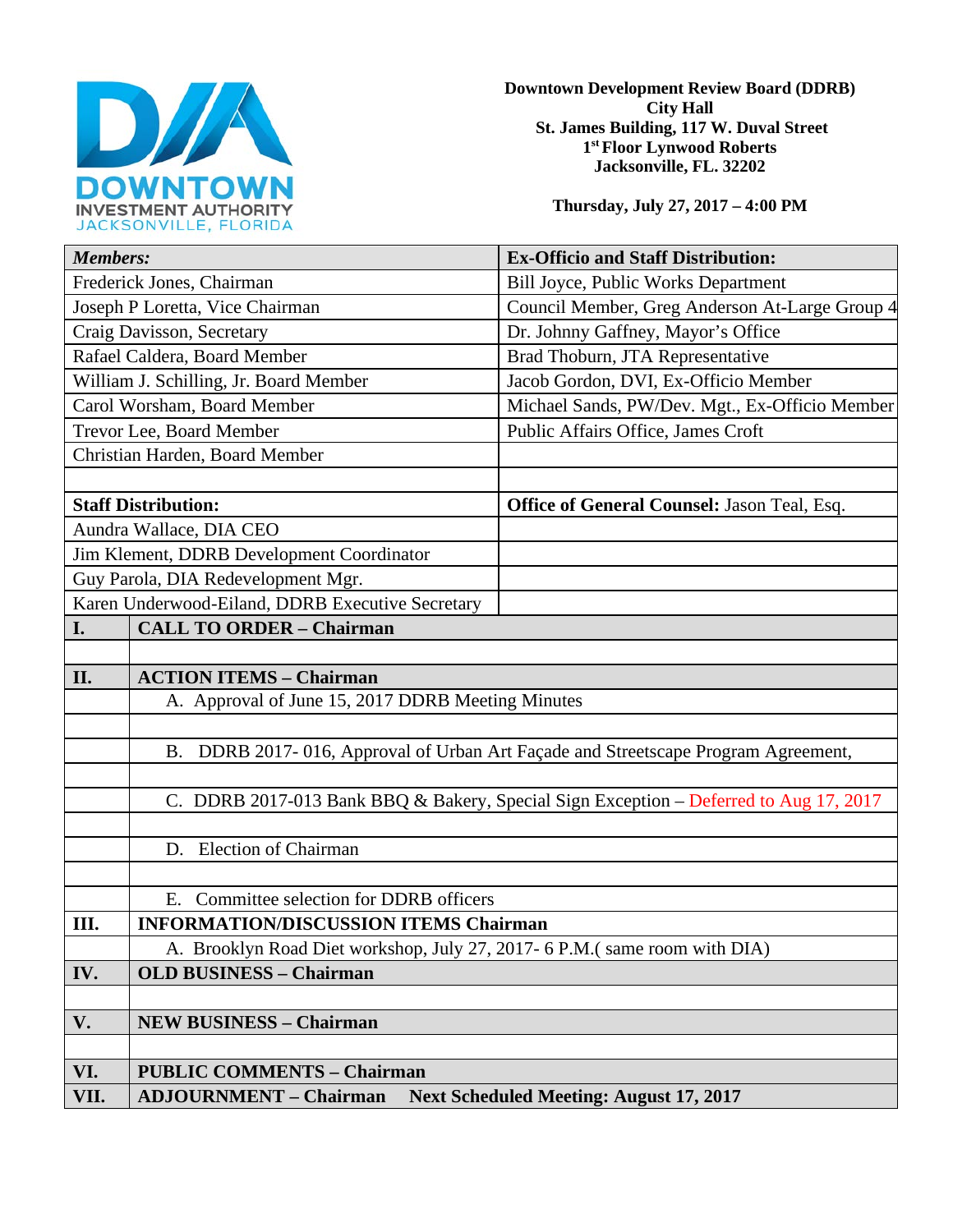

**Downtown Development Review Board (DDRB) City Hall at St. James, Building 117 W. Duval Street Lynwood Roberts Room, 1st Floor**

*Thursday, July 27, 2017 - 4:00 p.m.*

# *MEETING* **MINUTES**

**Board Members Present:** F. Jones, Chair; J. Loretta Vice Chair; R. Caldera; C. Davisson; C. Harden; and T. Lee

**Board Members Not Present:** B. Schilling and C. Worsham

**DIA Staff Present:** Guy Parola, DIA Operations Manager; Jim Klement, Development Redevelopment Coordinator and Karen Underwood-Eiland, Executive Assistant

**Representing Office of City Council:** Council Member Greg Anderson

**Representing Office of General Counsel:** Jason Teal

# **I. CALL TO ORDER**

### **Meeting Convened: 4:00 p.m.**

Chairman Jones called the meeting to order at 4:07 p.m. and the members identified themselves for the record.

Chairman Jones asked anyone wishing to speak on a particular project to complete a public speaker card and provide it to Karen Underwood. He also reminded Board Members to disclose any ex-parte communication with any of the applicants presenting projects today or conflicts of interest prior to the item being addressed by the Board.

### **II. ACTION ITEMS**

# **A. APPROVAL OF THE JUNE 15, 2017 DDRB MEETING MINUTES**

**A MOTION WAS MADE BY BOARD MEMBER LORETTA AND SECONDED BY BOARD MEMBER HARDEN APPROVING THE JUNE 15, 2017 DDRB MEETING MINUTES.** 

### **THE MOTION PASSED UNANIMOUSLY 6-0.**

Board Member Caldera entered the proceedings.

# **B. DDRB APPLICATION 2017-016: URBAN ART FAÇADE AND STREETSCAPE PROGRAM AGREEMENT – DDRB APPROVAL**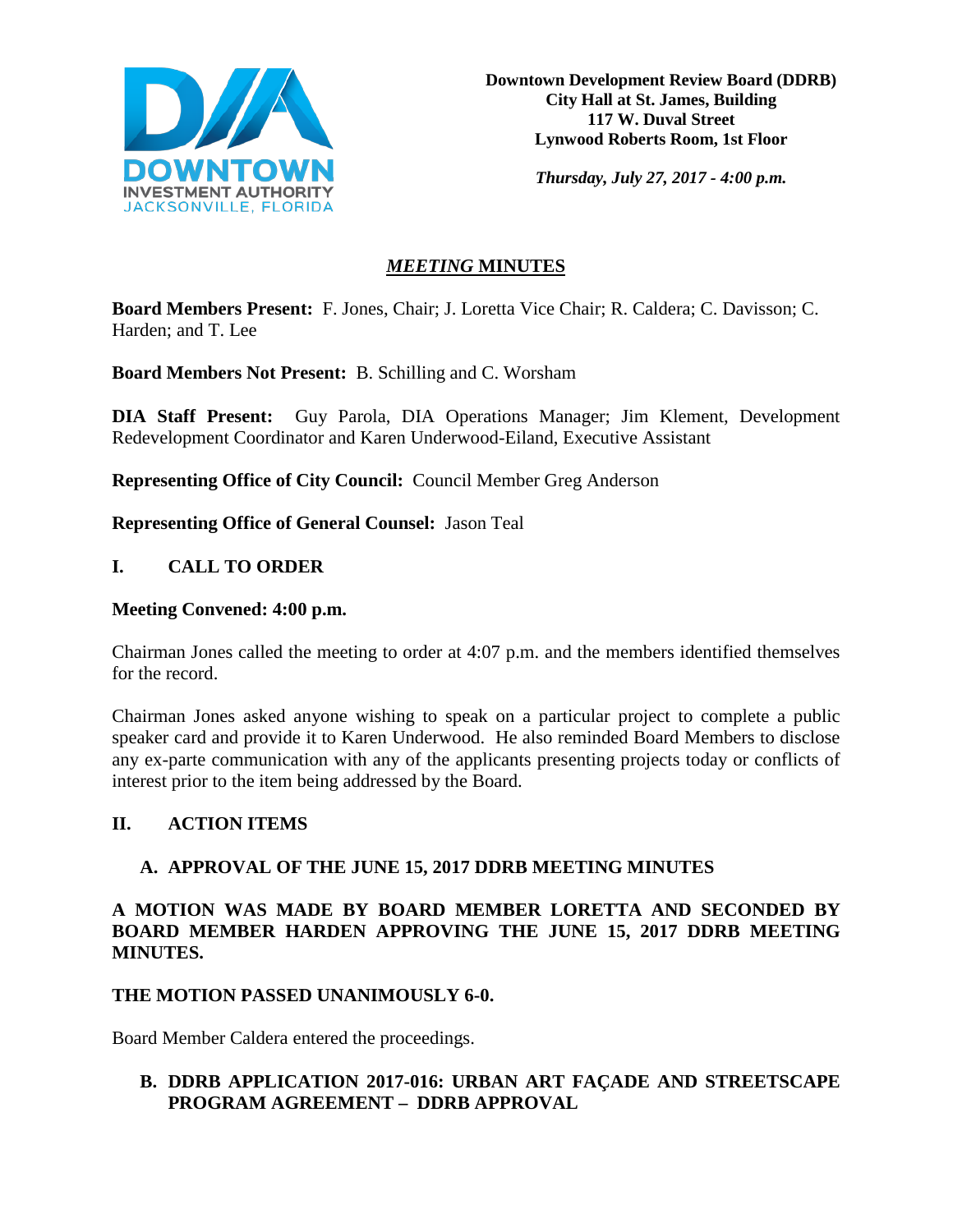Downtown Development Review Board (DDRB) – Regular Meeting Thursday, June 27, 2017 Page 2 of 4

Jim Klement provided an overview of the project.

Christie Holechek, The Cultural Council of Greater Jacksonville, Art in Public Places Director thanked Jim Klement for covering the basics to be introduced to the Board. She is appreciative of having the on-going support and engagement from the Board. She acknowledged the support from the Office of General Council, Public Works and other City entities. The goal of their work is to promote community development through street level enhancements and urban designs.

Tony Allegretti, the Cultural Council of Greater Jacksonville, Executive Director provided an invitation to the State of the Arts Luncheon and Arts Alive Grant Presentation Grant Award Presentation held on August 30, 2017 at 11:30 a.m. – 1:00 p.m. at the Jessie Ball duPONT Center to the Board and Staff.

Mason Martin, the Cultural Council of Greater Jacksonville, Project Manager provided a presentation of the DIA Urban Arts Project.

Jim Klement stated that a simple motion to approve the Urban Art Façade and Streetscape Program was needed.

The floor was opened for public comments and then closed due to no public comments.

### **A MOTION WAS MADE BY BOARD MEMBER LORETTA AND SECONDED BY BOARD MEMBER HARDEN APPROVING DDRB APPLICATION 2017-016 PHASE 1, DIA URBAN ART FAÇADE AND STREETSCAPE PROGRAM (DIA URBAN ARTS PROJECT).**

### **THE MOTION PASSED UNANIMOUSLY 6-0-0.**

# **C. DDRB 2017-013: BANK BBQ & BAKERY, SPECIAL SIGN EXCEPTION**

### **DEFERRED TO AUGUST 17, 2017**

### **D. ELECTION OF DDRB CHAIRMAN**

Jason Teal reported that the selection of officers is mentioned in Section four (4) of the By-Laws. It requires that at each July meeting the Board has to vote to take nominations for the next year for a chairman. Once the new Chairman is elected, that person has the obligation to appoint two (2) people to a nominating committee whom will meet before the next regularly scheduled meeting and present a slate of recommendations for Vice-Chair and Secretary.

Chairman Jones opened the floor for nominations for the next Chairman.

Board Member Davisson nominated Joseph Loretta for next Chairman. Fred Jones concurred.

Chairman Jones closed the floor for nominations.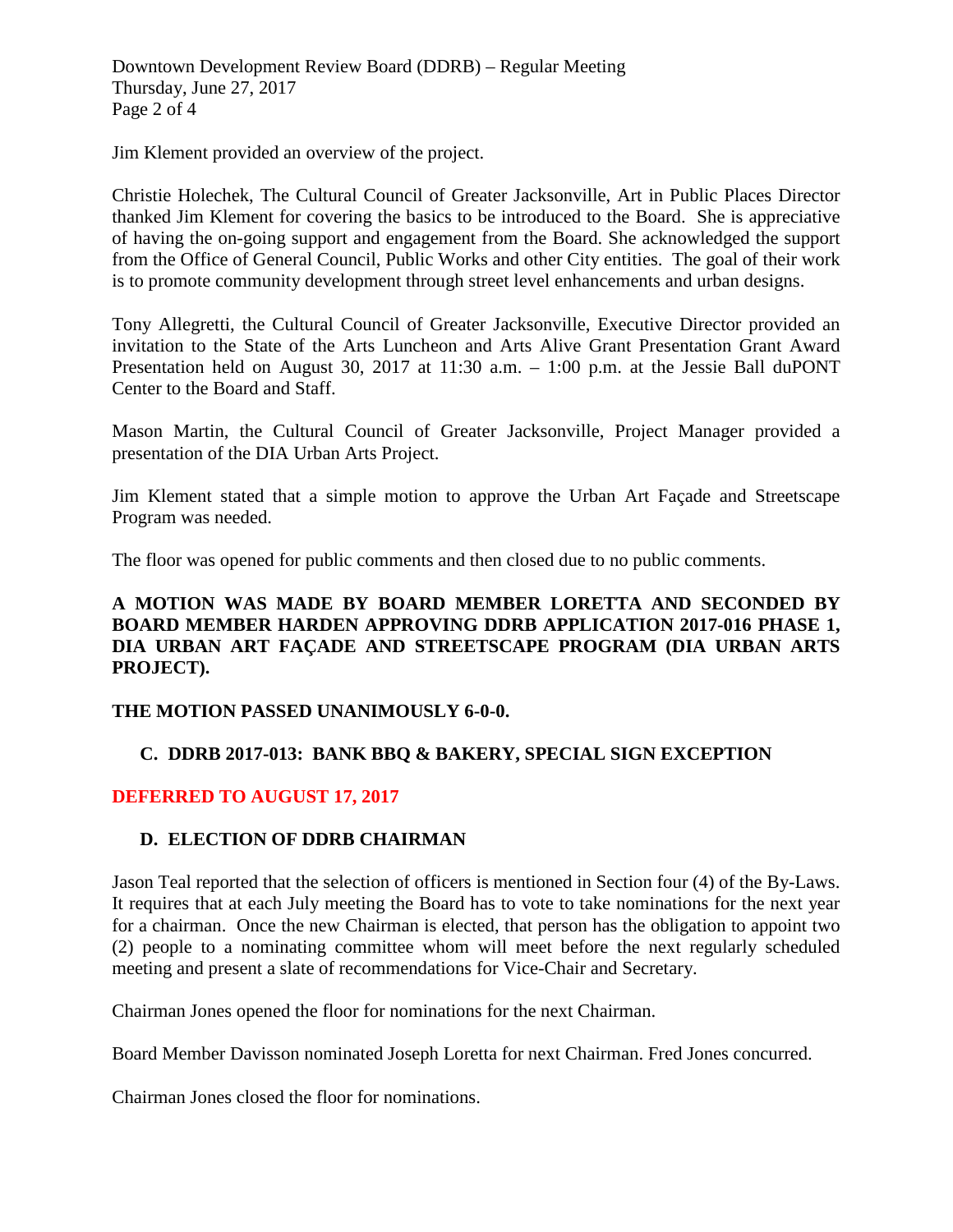Downtown Development Review Board (DDRB) – Regular Meeting Thursday, June 27, 2017 Page 3 of 4

Board Member Loretta stated that he would be honored to lead the Board and appreciates the support.

Board Member Harden commended Board Member Loretta for standing in the role on several occasions and also commending Board Member Jones for the role as past-Chairman of the DDRB. He stated he was the best Chairman that he has worked under. Board Member Jones appreciated the opportunity.

### **A MOTION WAS MADE BY BOARD MEMBER HARDEN AND SECONDED BY BOARD MEMBER CALDERA TO ELECT BOARD MEMBER LORETTA FOR CHAIRMAN.**

# **THE MOTION PASSED UNANIMOUSLY 6-0-0.**

Chairman Loretta stated that he was excited to see a lot of skyscrapers going up in the Downtown area and the volume of projects that the Board approved.

# **E. COMMITTEE SELECTION FOR DDRB OFFICERS**

Chairman Loretta asked if any member wishes to be on the committee selection to meet for 30 minutes to nominate a Vice Chair and Secretary. Board Member Harden and Board Member Davisson were nominated as committee selection for DDRB officers. Jason Teal advised them to work with Karen to schedule a noticed meeting and location.

### **III. INFORMATION/DISCUSSION ITEMS**

# **A. BROOKLYN ROAD DIET WORKSHOP 6:00 P.M.**

Chairman Loretta inquired about the role of the DDRB to attend the Workshop. Jim Klement responded that the meeting was sponsored and held by the DIA to be a part of their procurement, agreement and contractual relationship with the presentation. The DIA and DDRB were encouraged to attend.

Board Member Jones inquired about the funding for that project.

Board Member Harden asked how the Southbank was funded. Council Member Anderson stated that project was funded out of the Southbank CRA. He is not aware of any identified funding for the Brooklyn Road Diet. He mentioned that it may be a discussion at how the transportation is going to look three – ten years down the road.

### **IV. OLD BUSINESS NONE**

**V. NEW BUSINESS**